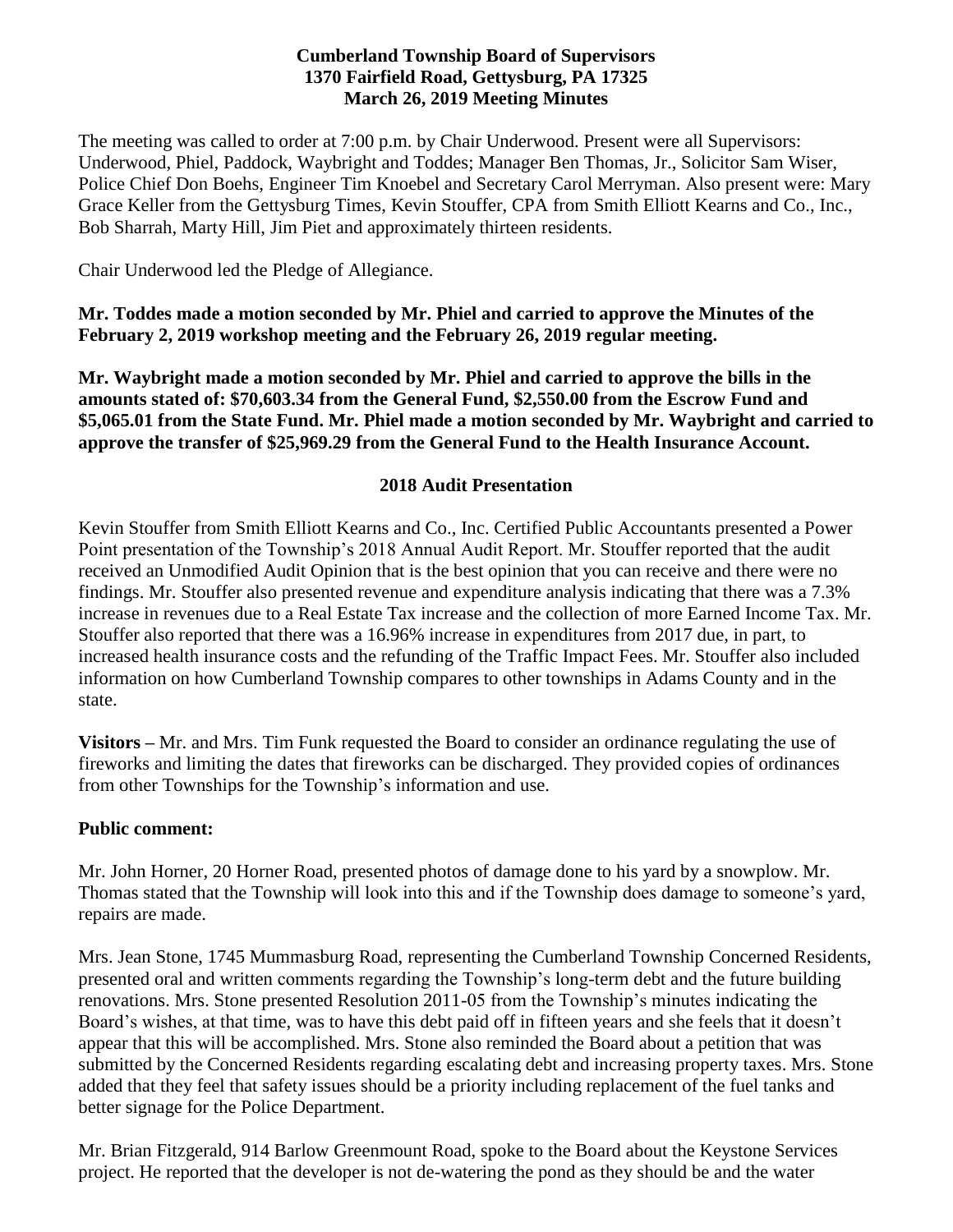continues to leach through running onto the neighboring properties. Mr. Fitzgerald asked the Township how much this project has cost the taxpayers and he asked the Board to enforce the ordinances.

Ms. Susan Sadowski, 1326 Fairfield Road, echoed Mrs. Stone's comments regarding the re-payment of the long-term debt, Resolution 2011-05 and orally stated a schedule of payments that would be required to pay the debt off within the fifteen year period. She stated that renovations to the Township Building must be limited due to the constraints of the budget, but must include removal of the underground storage tanks and short-term needs for safety and security. Ms. Sadowski stated that she is looking forward to a report on how the Township plans to comply with all relevant resolutions, ordinances and codes at the Board of Supervisors' April meeting and a report from the Finance Committee on how the debt will be retired within the fifteen year time period.

Mr. Al Ferranto, 501 Knight Road, spoke to the Board regarding the \$15,000.00 contribution that was made to the Gettysburg Area Recreation Authority (GARA) from the General Fund while there were funds in the Park and Rec Account, he feels that the General Fund should be reimbursed and GARA was supposed to be break-even after five years. Mr. Ferranto also asked why nothing has been done to improve the building safety including more signage for the Police Department and he feels that the \$500,000.00 that was set aside for building renovations should go towards paying down the Township's debt. Lastly, he stated that he is upset about the taxpayer's money that was spent for unpaid health insurance claims because there was supposed to be insurance back-up for that.

Solicitor Wiser briefly explained that the Township was self-insured and there were health insurance claims that were incurred in 2018 that were not reported until 2019 and that was why the extra money was needed.

Mr. Harry Hartman, The Gettysburg Times, asked what the Township intends to do about the Oak Lawn Cemetery situation with the flags on the ground, tall weeds and trash. Solicitor Wiser explained that the Township has limited tools to address the issues at Oak Lawn Cemetery, the Township has utilized the tools that it has, has continued to work with the owner in an attempt to remedy the defects, is creating a detailed list of action items that the owner will have to take and if the owner does not address the action items in a reasonable time, the appropriate enforcement remedies will be taken. He added that it is the Township's hope that a responsible operator will purchase the cemetery. Mr. Thomas added that the Township is involved civilly, criminally and is very pro-active with the current owner and interested parties.

## **Engineer/Plans:**

Mr. Knoebel reported that the Township has received a request for extension to the approval time period for the Wayne and Susan Hill Final Minor Subdivision Plan until June, 30, 2019. Mr. Sharrah updated that Board on the status of the plan and felt that 90 days would give them sufficient time to get this plan completed. **Mr. Toddes made a motion seconded by Mr. Phiel and carried to approve the request for extension for the Wayne and Susan Hill Plan until June 30, 2019.** 

Mr. Knoebel updated the Board on the Keystone Services project. He reported that the owner has retained another engineer to provide assistance on the project and they did receive some information from them that they need to review. Mr. Thomas added that the applicant has received a Notice of Violation and they were given so many days to cure that, there has been no additional de-watering, the Township will be following up on that and received a negative response for the applicant's attorney.

Mr. Knoebel also updated the Board on the proposed walking trail between Phase 1A and 1C of Cumberland Village and it will be in the location that was shown on the approved plan, not out along Herr's Ridge Road. He added that a design has been submitted and they will be reviewing that design.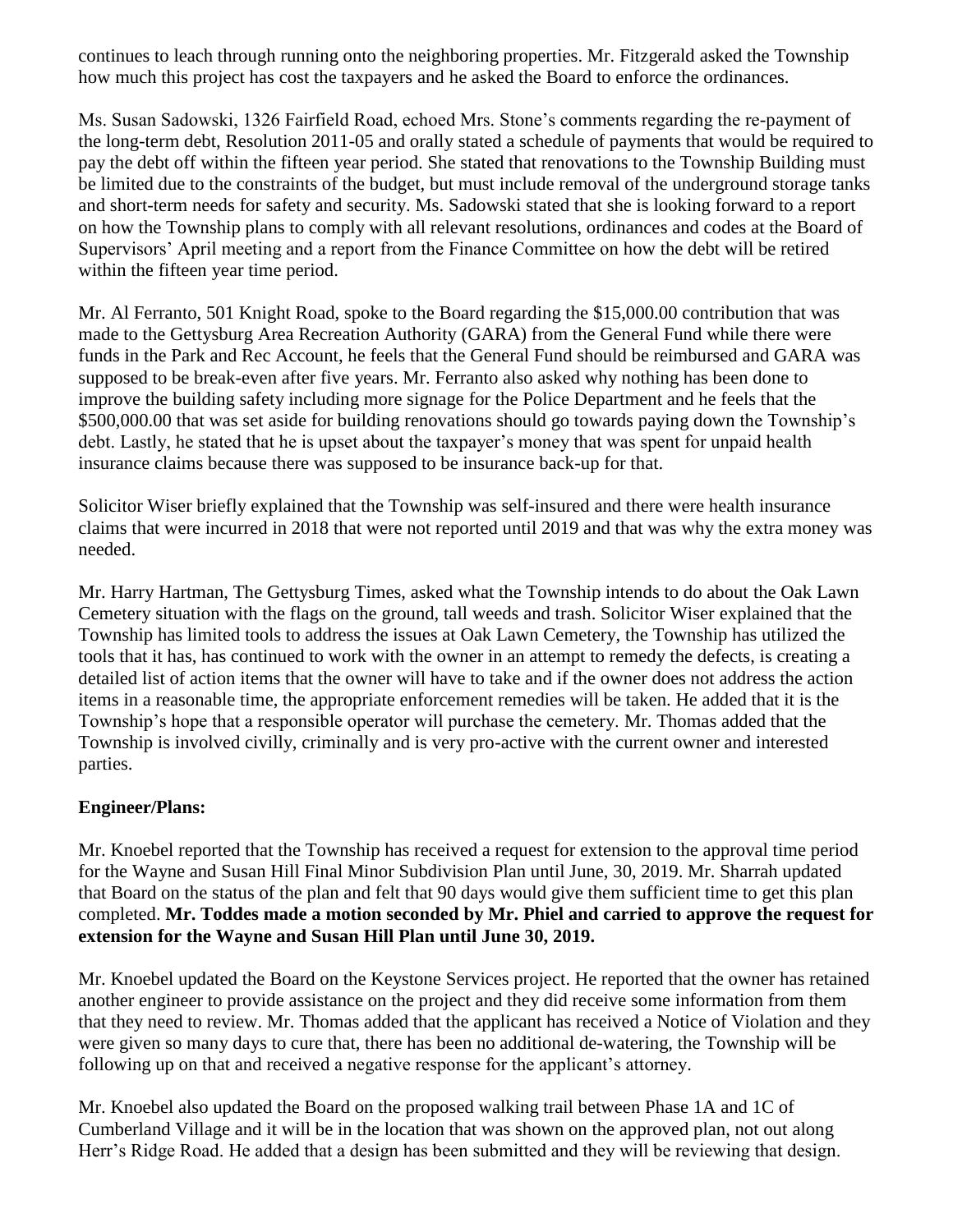Mr. Knoebel reported that the next two items are re-approvals and this happens when conditional approvals are granted and it takes more than 90 days (time-frame for recording) for the applicant to address the outstanding items on the plan.

## **Mr. Waybright made a motion seconded by Mr. Paddock and carried to re-approve the Gettybsurg Landscape Supply Land Development Plan for recording.**

## **Mr. Toddes made a motion seconded by Mr. Phiel and carried to re-approve the Gettysburg Battlefield Resorts Land Development Plan for recording.**

**Police Report:** Police Chief Don Boehs presented a written and oral report of police activities for the month of February, 2019 including: 270 complaints - Psych/suicide-10, Disturbances-6, Assault/Harassment-8, Domestics-4, Criminal Mischief-0, Suspicious Activity-8, Thefts-0, Alarms-11, Medical Emergency-4, 911 Hang Up-2, Cruelty to Animals – 0, Wanted Person – 1, Reported Drug Activity – 1, Welfare Checks – 12, Shots Fired  $-1$ , Fraud  $-2$ , Burglary  $-0$ , Sexual assault-1, Follow-up Investigation- 19, SRO Calls  $-35$  with 2 drug arrests; 60 traffic stops, 56 combined arrests, 7 traffic accidents, 24 targeted enforcements and 11,258 patrol miles. He added that they assisted other agencies 9 times and they were assisted once. Assists to Pa. State Police were two; one in Straban and one in Butler. Sergeant Biggins reported on the St. Patrick's Day Eve DUI checkpoints. He reported that they had approximately 20 officers assisting and they made two DUI arrests and a host of other traffic violations.

## **Active Business:**

Mr. Thomas read the results for the Township's 2019 road maintenance bids as follows: (Detailed spreadsheet on file and the lowest apparent bids are underlined and highlighted)

#### **Longview Blvd. - 9.5mm Asphalt Mix ¾"deep, 9.5 mm 1.5" deep and paving fabric**

AAA Paving/Excavating, Waynesboro, PA Total Bid \$117,443.00 C.E. Williams Son, Inc., Gettysburg, PA Total Bid \$124,415.00 New Enterprise Stone and Lime Co., Chambersburg, PA **Total Bid \$113,070.00** JVI Group, Inc., York Springs, PA Total Bid \$117,300.00

# **Various Roads, Streets, Lanes & Courts – Double application Micro-surface Type A**

Stewart and Tate, Inc., York, PA Total Bid \$254,242.36 Asphalt Maintenance Solutions, LLC, Center Valley, PA **Total Bid \$243,096.00**

#### **Various Roads, Streets, Lanes & Courts – Polymer Modified Emulsified Asphalt and Fog Seal** Hammaker, East, LTD, Fayetteville, PA **Total Bid \$208,670.00** Stewart and Tate, Inc., York, PA Total Bid \$385,770.00

Mr. Thomas stated that the total of the low bids is \$564,836.00 and is within the budgets (from two funds). Solicitor Wiser stated that he did review the bids and the apparent low bidders have complied with the bid requirements. **Mr. Toddes made a motion to issue the Notice of Intent to Award to the low bidders as reported by Mr. Thomas seconded by Mr. Paddock and carried.**

Mr. Thomas requested that the Board appoint Attorney Clint Barkdoll as Back-Up Solicitor for the Zoning Hearing Board. He added that he has worked with Attorney Barkdoll and feels that he will do a good job and we do have a hearing coming up where the appointed Solicitor has a conflict and cannot preside over the hearing. He also reported that the Township's current Back-Up Zoning Hearing Board Solicitor is retiring. **Mr. Paddock made a motion to appoint Attorney Clint Barkdoll as the Back-Up Solicitor for the Zoning Hearing Board seconded by Mr. Phiel and carried.**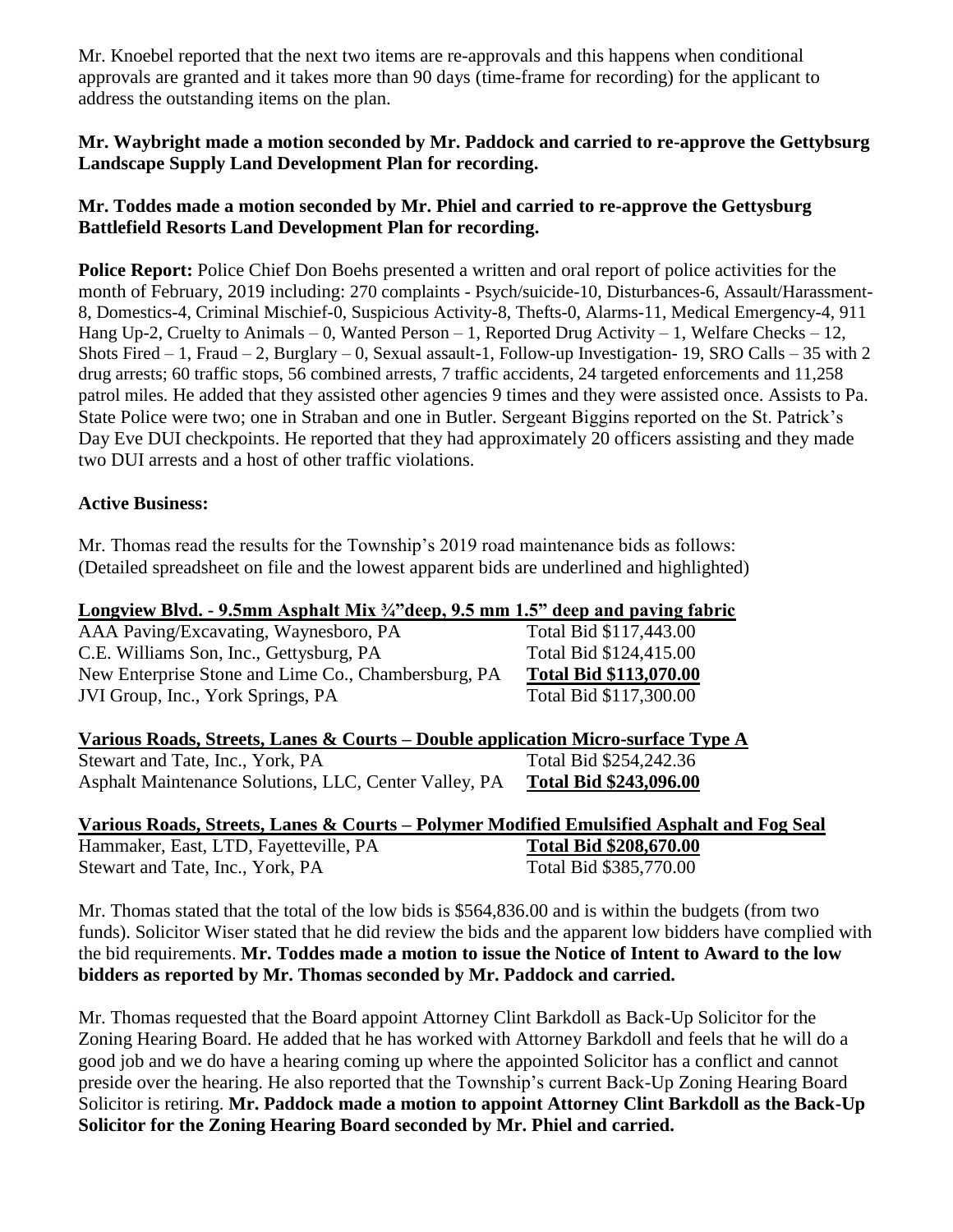Mr. Thomas reported that the Board has a request from the Adams County Association of Township Officials (ACATO) Legislative Group looking at proposed legislation and they are surveying Township Supervisors to get their opinions.

- *1. Do you support or oppose having three or more UCC inspectors available for your residents?* Mr. Thomas reported that since we have an intergovernmental cooperation agreement with Carroll Valley Borough for residential inspections, this would not affect us for residential inspections and we have very few commercial inspections. Solicitor Wiser stated that he does have some concerns about the enforcement provisions of the bill. **The Board opposed.**
- *2. Do you support or oppose having the State collect Earned Income Tax?* Mr. Thomas stated that he has talked about this many times; York Adams Tax Bureau does a very good job at collection, charges a very reasonable rate (1.25%), prosecutes for non-payment and he has heard that the State may have to charge up to 8%. **The Board opposed.**

Mr. Thomas reported that the Township has a 2010 Chevrolet Tahoe police vehicle for sale on Municibid.com until next Thursday at 2:00 p.m.

#### **Mr. Waybright made a motion seconded by Mr. Toddes and carried to authorize Solicitor Wiser to modify certain Township ordinances (violation of Snow and Ice Removal) to allow issuance of a "ticket".**

Mr. Thomas asked the Board to authorize a Conditional Use Hearing to be held on Tuesday, April 23, 2019 at 6:30 P.M. for the Gettysburg Foundation for a not-for-profit museum in the Agricultural / Residential Zoning. Mr. Thomas added that the application will be reviewed by the Planning Commission for their recommendations. **Mr. Phiel made a motion to authorize the Conditional Use Hearing for the Gettybsurg Foundation seconded by Mr. Toddes and carried.**

Mr. Thomas also reported that the Township has received a request from the Gettysburg National Military Park to make a revision to their existing pedestrian signal along Taneytown Road. Mr. Thomas added that they wish to upgrade the solar powered signal and the Township must be the applicant for their PennDOT permit. **Mr. Waybright made a motion seconded by Mr. Phiel and carried to adopt the following Resolution:**

**BE IT RESOLVED, by the authority of the Board of Supervisors of Cumberland Township, Adams County, and it is hereby resolved that the Township Manager of said Municipality is authorized and directed to submit the attached Application for Traffic Signal Approval to the Pennsylvania Department of Transportation and to sign this application on behalf of the Municipality.**

**FINANCE COMMITTEE:** Mr. Thomas reported that the Finance Committee is requesting the Board's approval to make a payment to Gettysburg Area Recreation Authority (GARA) in the amount of \$33,082.00. This is half of the requested amount for 2019 of \$66,164.00. The current balance in the Park and Rec Fund is \$37,000.00 and we are anticipating future funds. **Mr. Toddes made a motion to approve the payment to GARA, in the amount of \$33,082.00 seconded by Mr. Waybright and carried.**

**Solicitor:** Solicitor Wiser reported that he is to receive an update from COMCAST tomorrow and will have a report for the next meeting.

## **Committee Reports and comments from Board Members:**

**Public Safety –** Chair Underwood reported that an employee of AREMS, Ken Bankey, has become the Advanced Life Support Provider of the Year from the Emergency Health Service Federation. **Personnel –** Chair Underwood reported that the Township staff is working over the limit and it is a tight